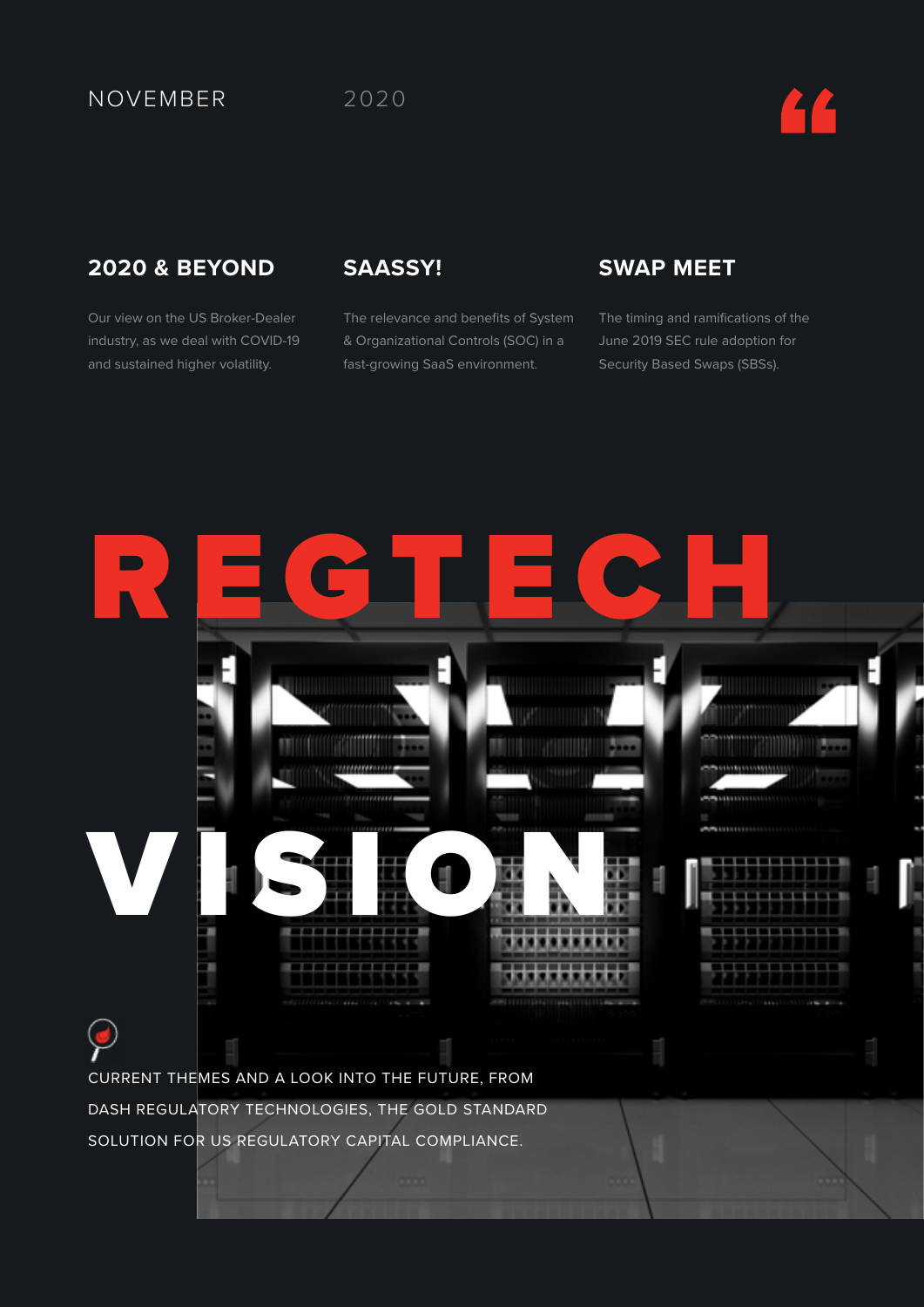# 2020 & BEYOND -**OUR VIEW ON THE** US BROKER-DEALER INDUSTRY

**Venu Palaparthi** Head of DASH Regulatory Technologies **Madhur Sarda** Director, DASH Regulatory Technologies

near to long term.

We highlight the evolution of a few ongoing robust review and scrutiny from both auditors themes, relevant to our clients in 2020 and and regulators. Investing in new technologies beyond:

Since 1987, DASH Regulatory Technologies plans. has been the provider of an industry leading 'gold standard' solution for the US The key challenge for broker-dealer broker dealer's regulatory reporting needs, FINOPs was to adequately maintain ample helping our clients comply with net capital liquidity and continuously monitor intraday requirements mandated by FINRA and SEC. fluctuations in regulatory capital. DASH Even during this crisis, we continue to RegTech made further refinements during the strongly support our clients. We have also second quarter so that the intraday RBH and been innovating continually by launching our RBM solutions that you have grown to rely on cloud solution, DASH 360R and developing remained dependable, precise and accurate. new products for the future.

#### **Security Based Swaps (SBS)**

will shape our industry significantly in the broader economic shut-down, firms moved quickly to adapt to the unprecedented scenario by altering and executing their BCP

Finalized in June 2019, this is the most the centerpiece of a thoughtful reporting significant regulatory capital ruleset to solution. emerge from SEC as part of its Dodd-Frank implementation process. The SBS rules have This has increased the importance of wide-ranging implications to the broker-establishing a mature, holistic and welldealer community, especially those broker-controlled process with end-to-end dealers who are either dealing or are simply automation and certified SOC controls. trading security-based swaps.

DASH Regulatory Technologies has already clients and enabling a 'Work From Anywhere' initiated development of the swap-specific workforce, DASH 360R has streamlined haircut optimization in accordance with the automation and performance optimization in amended 15c3-1 rules. The new module concert with AWS infrastructure. DASH 360R will be deployed during the second quarter is also on-track for SOC1 Type 2 certification of 2021, well in time for the October 6, 2021 by the year-end. compliance date.

**SaaS adoption & Benefits of SOC Reporting**

**Market Volatility & Intraday Model** 2020 saw record volatility and volumes in enhance and simplify the overall brokerthe first half of the year. Overlapping with the dealer regulatory reporting experience. In 2021, DASH 360R will feature high-end analytics and new functionality geared to



US broker-dealers have continued to face such as SaaS adoption, emphasizing strong controls around data quality as well as soundness of the calculations has become

In order to address these needs for our

For the financial services industry, the overall and prevented the contagion we saw during

impact of COVID-19 has been mixed. On the global financial crisis in 2008. the one hand, the pandemic has impacted while central bank activities and government digitization, automation and SaaS adoption.

consumer spending in key sectors such as Overall, the pandemic has been both a hospitality and leisure, while also pushing challenge and an opportunity for the US up unemployment substantively since broker dealer industry. The industry is February lows. On the other hand, higher pivoting quickly to adapt to the challenges trading revenues due to market volatility placed by a fragmented and work-fromhave boosted capital markets businesses, anywhere workforce, by accelerating support of businesses and individuals have Other fundamental factors such as US so far limited damage to bank balance sheets elections and evolving regulatory regimes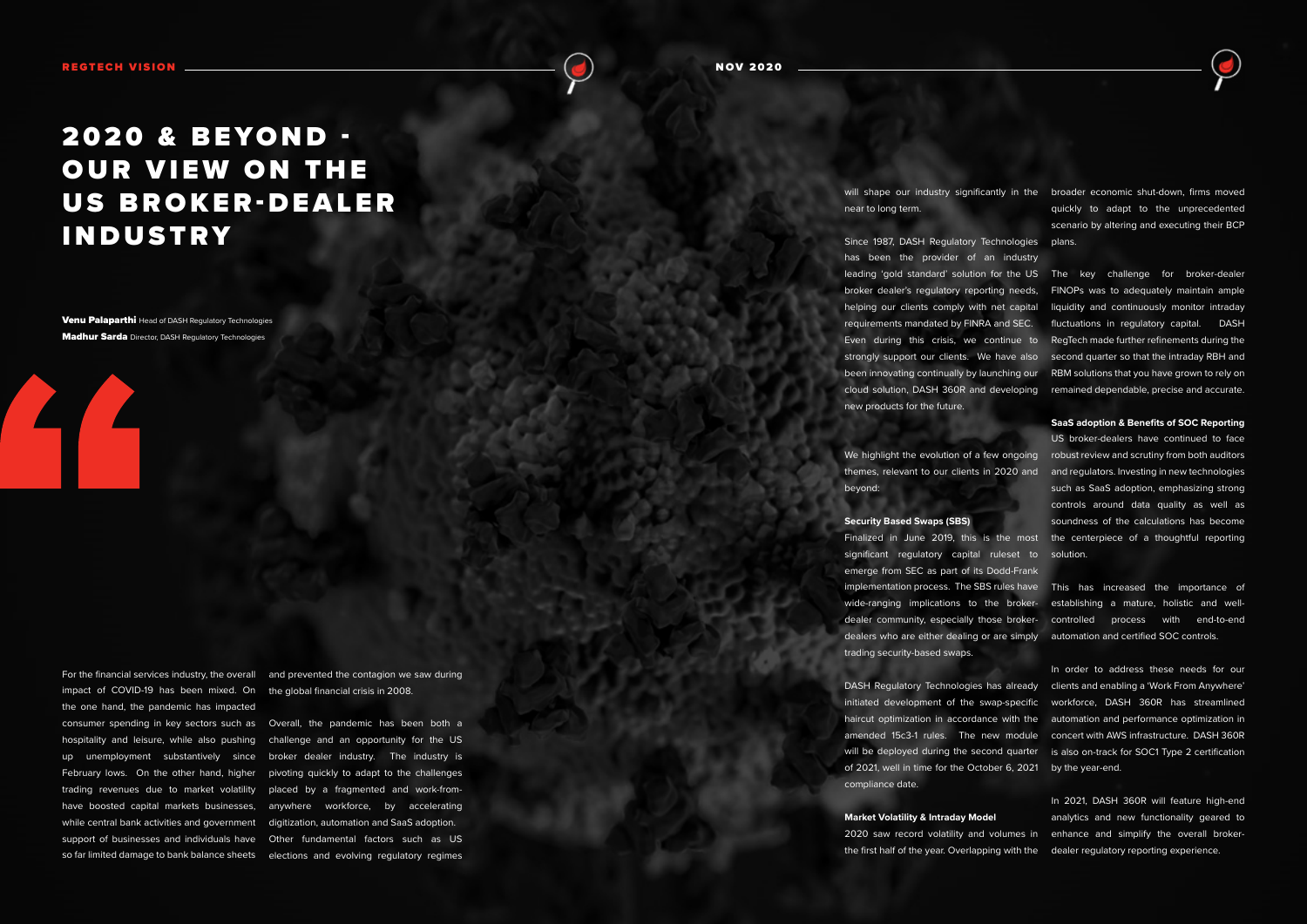#### **The SaaS Market**

Over the past few years, the rise in Software as a Service (SaaS) adoption among companies has been rapid. With the 'Work-from-Anywhere' trend likely to become a lasting change, the SaaS market is poised to grow even faster than was initially projected. It is widely expected that SaaS will remain the largest market segment within the public cloud services market, which is forecast to grow to \$278 billion next year according to a recent Gartner study.

services to organizations in a variety of industries. SaaS providers that process sensitive data like financial transactions, must address concerns about privacy and security. That brings with it the need to have strong security protocols and a robust compliance framework.

SaaS companies are providing a wide variety of outsourced has been an increase in demand for attestation reports for With a greater focus on internal control by regulators, boards of directors, and others charged with governance, there



#### **SOC1 Report and its Relevance**

financial reporting and other subject matters.

Independent third-party attestations based on tried and tested frameworks are the need of the hour. The Systems and Organization Controls (SOC) framework has become a vital tool in demonstrating a commitment to internal controls. The SOC1 audit report focuses on the general business processes and effectiveness of IT computer controls that a service provider has in place.

(FINOPS and Controllers) and external stakeholders (auditors and regulators) demand trust and transparency.

process where companies can assess once and report out to many stakeholders. It also reduces compliance costs and time spent on audits and filling out vendor questionnaires, including meeting contractual obligations and marketplace

The SOC1 report comes in two types: The SOC 1 Type 1 report provides an opinion on the design effectiveness of the controls at a point in time. The SOC1 Type 2 report provides a higher level of assurance as it provides an opinion on both the design and operating effectiveness of the controls in place over a period of time. **Benefits of a SOC report** In the regulatory reporting world, both internal stakeholders allow user entities to obtain an objective evaluation of the effectiveness of controls that address compliance, operations, and financial reporting of a service organization. In conclusion, SOC provides a broad range of assurance reporting services to address trust and transparency issues, such as risk management. With both financial and nonfinancial reporting options available, organizations can ensure they apply the right set of controls and communicate vital information to stakeholders.

SOC reporting offers a cohesive, repeatable reporting concerns through flexible, customized reporting. At financial institutions large and small, SOC reports DASH Regulatory Technologies has always been strongly committed to providing the best in class computational tools for regulatory reporting. Following the development of DASH 360R, which is the SaaS version of the industry leading LDB Suite, DASH made a commitment early on to have all the modules SOC certified. We expect that all our current regulatory modules on DASH 360R will be SOC 1 Type 2 certified by 2020 end. Of course, DASH 360R relies on AWS, whose SOC 3 report on Security, Availability and Confidentiality can be accessed [here](https://aws.amazon.com/compliance/soc-faqs/).

# SOC REPORTING: RELEVANCE & BENEFITS IN THE GROWING SAAS MARKET

Madhur Sarda Director, DASH Regulatory Technologies

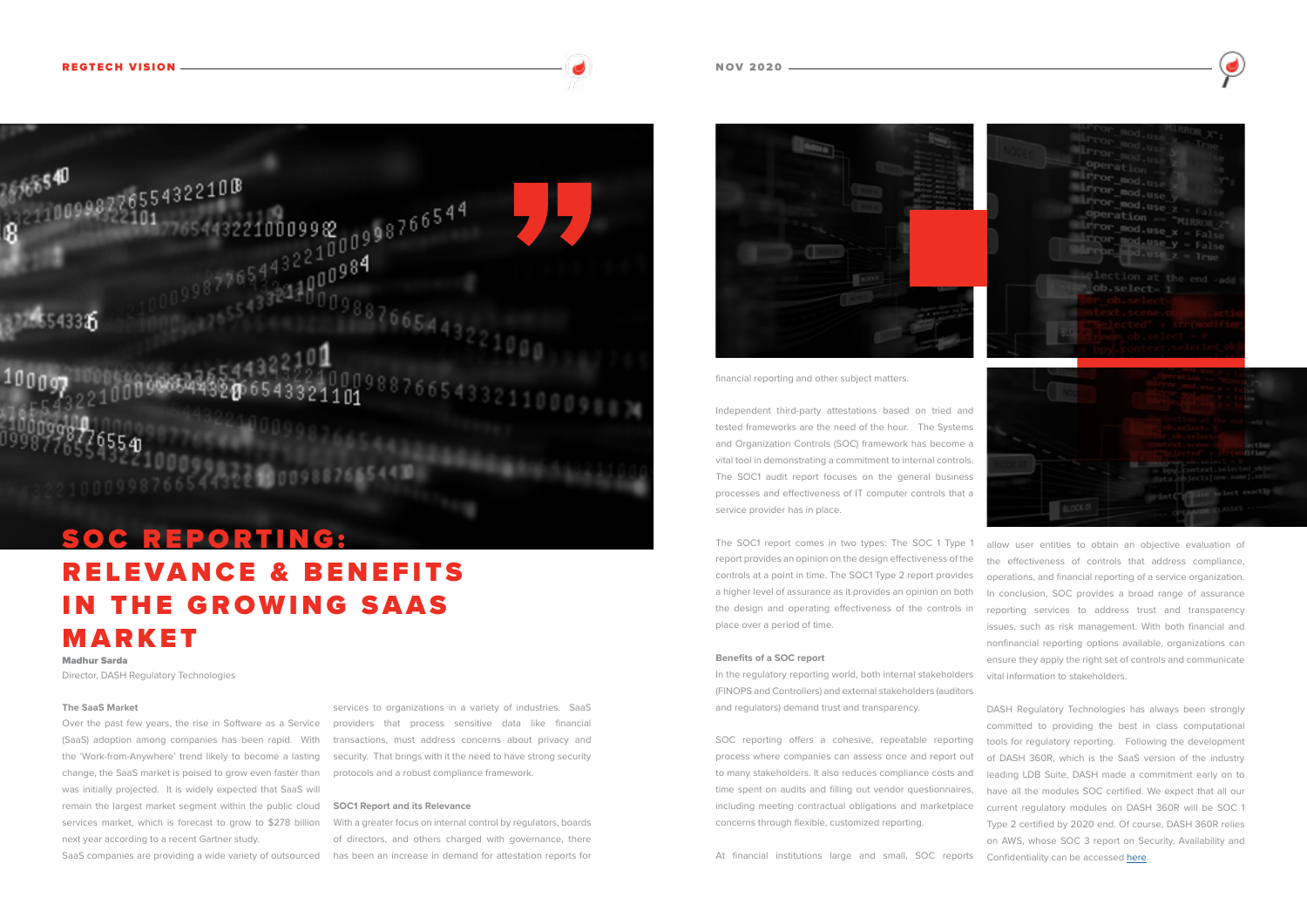# VOLATILITY SKEW VERSUS SMILE



Amid historical financial market volatility experienced in Q1 and Q2 2020, DASH Regulatory Technologies undertook measures to enhance the volatility models underlying our intraday calculations for options. As a result of these efforts, the intraday module affords our valued clients a choice between dynamic (*Figure 'a'*) and static (*Figure 'b'*) choice theoretical option valuation models.

Since 2012, DASH Regulatory Technologies has been providing intraday capabilities for its Risk Based Haircut (RBH) and Risk Based Margin (RBM) modules. The centerpiece of the intraday calculation is our proprietary theoretical pricing model, that stresses equity options and future options in accordance with the OCC methodology.

We have refined our calculations to incorporate weekly options series in addition to monthlies for SPX, VIX, RUT and DJX indexes. We also have put in place continuous testing using a dynamic model portfolio, which ensures that our models are working as intended even during times of tremendous intraday volatility to cover market, operational and third party risks.





Nikita Kapshuk Manager, DASH Regulatory Technologies



**Volatility Smile** 

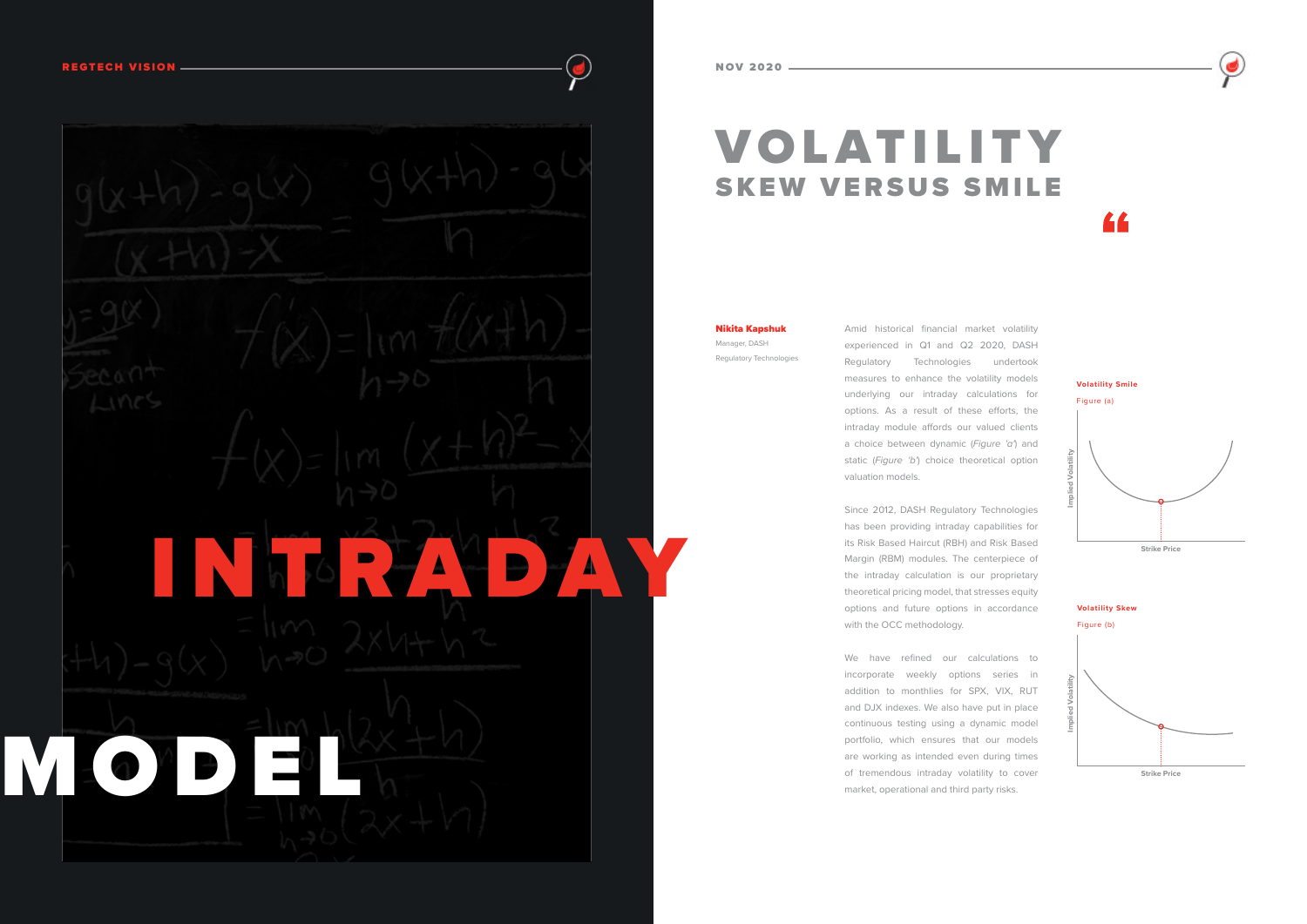RULES

# RULES RULES RULES RULES RULES RULES RULES RULES RULES RULES RULES RULES



# STANDARDIZED HAIRCUTS FOR SES AND SWAPS

SATTERNATIVE ALT TERRAT TERRAT FERRAT PROGATIVE ALT FERRAT FERRAT

### Uncleared SBS that are CDS Swaps that are CDS<br>based security indices based security indices

A percentage of the notional amount of the CDS detaintined lassed<br>on the surrent basis point acrear of the CDS detaintined lassed

on the summit basis point agreem of the CDS determined based<br>CDS. For short positions, this harm is much the maturity of the CDS. For short positions, this hermal is a percontage of the network of the<br>amount, as set forth in a table, variant is a percontage of the notional amount, as well forth in a teble, varying beaved to the tellonial<br>point spreed of the CDB and its reduced by the cument bests Point spreed of the CDS and its reducity. For lang pretting, the hallout is 50% of the almounts set forthing. For lang prestians, it<br>Positions, except that the almounts set forth in the table for short Positions, except that the deduction may not exceed the current<br>Institut value of the long averture traffet value of the long position.

Reduced haircuts may be awaitable for certain offseting long and<br>about CDS positions and coming to short CDS positions and cartain lang CDS positions where the Time<br>Its long the reference according CDS positions where the Tim Is long the reference asset(s) or short CDS posttors where the time<br>is short the reference asset(s) or short CDS positions where the time is short the reference asset(a).

SWMA

SBS

#### **Michael Gresham** Head of Client Relations,

DASH Regulatory Technologies

**Nikita Kapshuk** Manager, DASH Regulatory Technologies

The SEC set **August 6, 2021** as the date for firms to begin counting their SBS dealing activity, which will determine whether the firm is deemed a SBS Dealer (SBSD). The SEC also set **October 6, 2021** as the compliance date.

Several rules applicable to SBS entities take effect on this date including:

- Capital and margin requirements for non-bank SBS entities,
- Segregation requirements,
- Requirements regarding recordkeeping and reporting, as well as,
- Risk mitigation requirements.

DASH RegTech initiated development of a new SBS haircut add-on to complement its current haircut modules soon after the rules were adopted.

The system will take into account any swaps and SBSs in the position file and optimize the haircut calculation in accordance with the standardized matrix proposed under Exchange Act Rule 15c3-1 (as amended).

DASH RegTech will apply hedging relief where rules permit netting Credit Default Swaps (CDS) that reference the same entity and credit event trigger and if they are in adjacent maturity bands.

For CDS Index Swaps, the system will recognize relief based on netting for swaps on same index, while also considering basis spread and time between maturity of hedging legs.

For Interest Rate Swaps (IRS), the system will seek to find hedges versus government securities per (A) or nonconvertible corporate debt per (F). For all other SBSs, the system will compute charges in accordance with the appropriate 15c3-1 paragraph.

 The DASH RegTech SBS add-on will be ready for client betatesting during the first quarter of 2020 with a production version available both for our on-prem and DASH 360R clients well ahead of the October 6, 2020 compliance date.

66

On June 21, 2019, SEC adopted its **Security Based Swap** (SBS) rules laying out capital, margin and segregation requirements for broker-dealers that engage in SBSs.

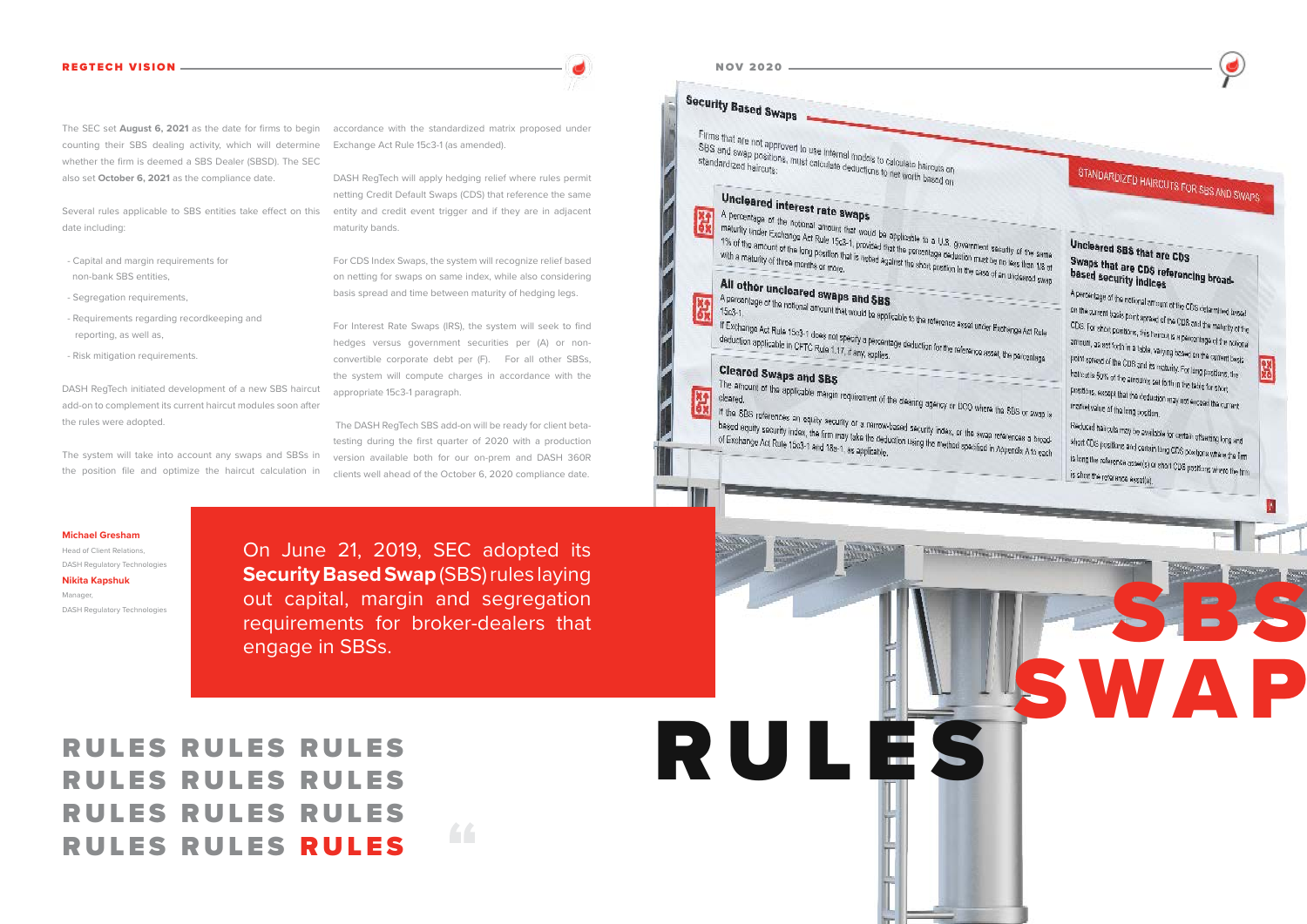# INNOVATION W H AT TO EXPECT FROM DASH THIS YEAR

At DASH, we are researching our methodology in our sandbox environment and expect to release the SPAN margin calculation **Swapnil Devaraneni**, DASH Regulatory Technologies

and margin calculations on OCC and CME products independent while not compromising on the accuracy of our existing solution. of each other. A recent use case brought to light the significance of combining these two computational methodologies, which has With the SPAN margin calculator RBH add-on, our clients will the potential to further optimizing our computations of capital just need to input a unified position file spanning OCC and CME charges.

Traditionally, broker-dealer practitioners have computed haircut as an add-on to our already comprehensive haircut product suite,

futures products, to arrive at haircut and margin calculations in one calculation instance.







WORM compliant if it meets the conditions set forth in 17a-4(f) for the required length of time.

Users of DASH 360R will soon have the option of turning on WORM compliance for their inputs and outputs, alleviating the need for transfers of data to a separate WORM device. This also ensures all associated indices are in the same place as the data.

Our WORM compliance solution leverages DASH 360R's proprietary controls in conjunction with AWS's WORM compliant storage. The combination of these best in class methodologies ensures:

 **- Logical Security**

Only authorized users can access information.

Beginning 1987, DASH's RBH module has played a central role in feeding into this important report by providing haircut calculations, which discount the broker-dealer's positions in each security, accounting for market, liquidity and operational risks. DASH's SISSY module has also helped FINOPs generate the Supplemental Inventory Schedule to **Madhur Sarda** Director DASH Regulatory Technologies  **- Secure Data Handling**

WORM (Write Once Read Many) is the compliance standard specified regulatory reports in a WORM compliant manner under SEC 17a-3 and SEC 17a-4, commonly referred to as that prevents editing, overwriting, renaming or erasing the SEC books and records rules. Electronic storage technology that meets SEC's can be downloaded for future use without altering the requirements for non-erasable and non-rewritable is reports, once they are copied to storage. Data thus stored on the cloud can only be unlocked by a unique key and source, thereby achieving regulatory compliance.

Encrypted storage and transmission.

 **- Data Integrity**

 Accurate recording process and check sums to validate data.

 **- Data Redundancy**

Ensures data continuity

 **- Lifecycle Policy**

 User configurable options for automatically moving data from immediate access to deep storage and compliance with retention period requirements.

Our simple-to-use cloud interface will simplify record retention while solving the complexity of the IT efforts needed to achieve this.

Phase I development will allow for storage of user-

Make record retention easier and simpler with the cyber resilient and WORM-compliant framework of 360R.

**Securities and Exchange Commission** SEC Rule 17 CFR § 240.17a4(f)

**Financial Industry Regulatory Authority** FINRA Rule 4511(c)

**Commodity Futures Trading Commission** CFTC Rule 17 CFR§ 1.31(c)-(d)

**Jyothi Myneni** Manager, DASH Regulatory Technologies

| 大地口中 |     |               |               |                    |
|------|-----|---------------|---------------|--------------------|
|      | ۰ļ۰ | $\frac{1}{2}$ |               | e                  |
|      |     |               |               |                    |
|      |     |               |               |                    |
|      |     |               |               |                    |
|      |     |               |               |                    |
|      |     |               | $\mathcal{L}$ | ∧SH<br>TECHNOLOGIE |

#### **CME SPAN**

Since 1975, when SEC amended its net capital rule (15c3- 1) establishing uniform capital standards, the associated form - Financial and Operational Combined Uniform Single (FOCUS) report, has been a barometer for determining safety and soundness of a broker-dealer. This has been especially true during stressed times, when management, regulators, auditors, counterparties and creditors alike, look at the net capital calculations to assure themselves that the broker-dealer has sufficient liquid resources on hand and in assessing the broker-dealer's overall financial or operational health.

the FOCUS report for over a decade.

As the next evolutionary step in automating the FOCUS process, DASH Regulatory Technologies is proud to announce development of a custom, automated FOCUS reporting tool, integrating the current highly robust suite of 15c3-1 calculations with additional user-inputs, to generate a FOCUS report in the prescribed eFOCUS format.

**Using the DASH FOCUS Generator, the FINOP will have the added ability to conduct a highly automated, yet exhaustive review process prior to final submission.** Housed within the DASH's 360R cloud platform, the FOCUS Generator will incorporate 'DASH RegTech's 'gold-standard' data quality process as well as a robust control framework, sharing the same SOC certified infrastructure of the RBH module.

#### **DASH 360R & WORM**

### **FOCUS GENERATOR**

DASH Regulatory Technologies The gold standard solution for US regulatory capital compliance.

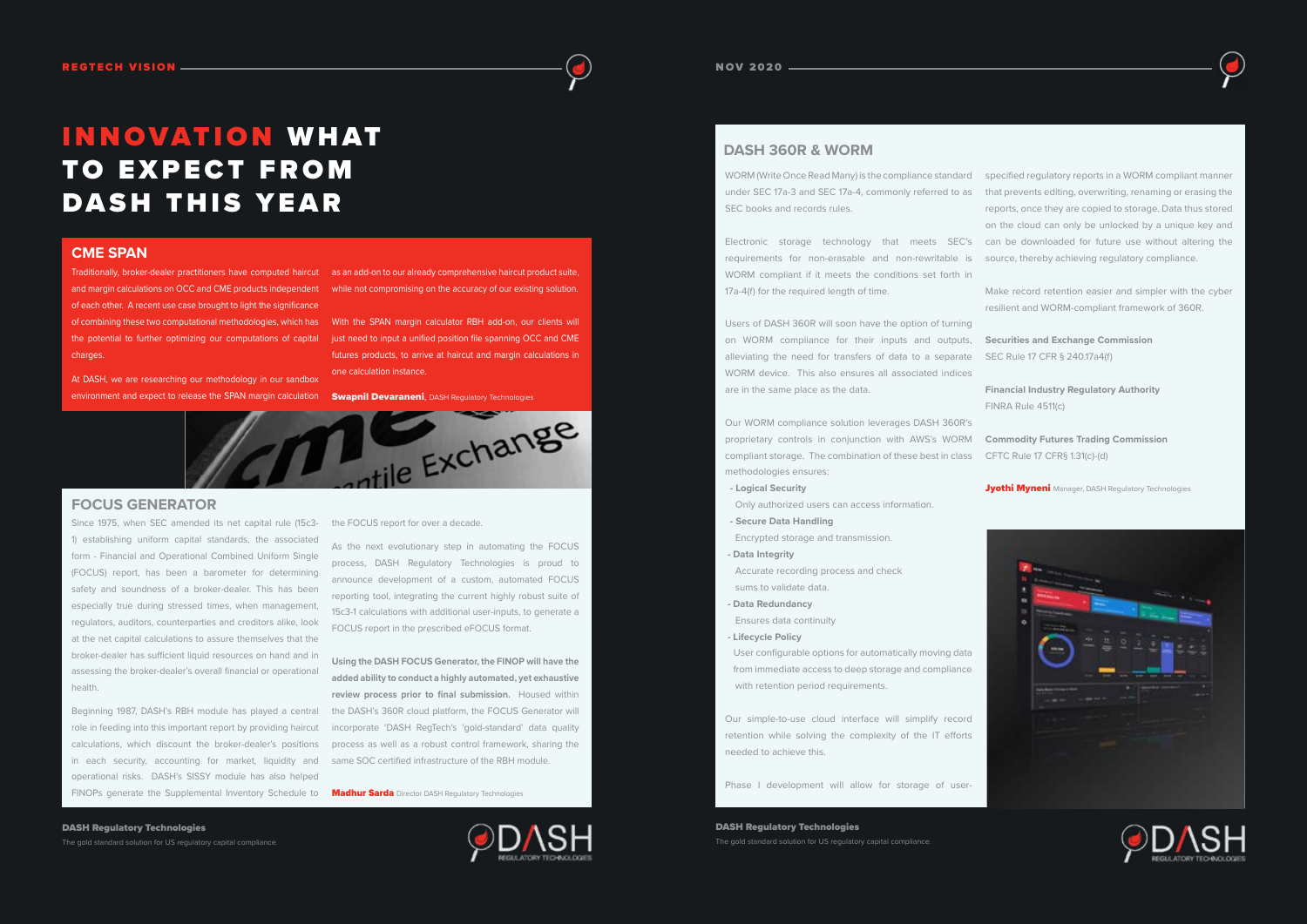| <b>Regulatory Solutions</b> |               |                                                                                                                                                                                                                                                                                                                                                      | THE G                                     |
|-----------------------------|---------------|------------------------------------------------------------------------------------------------------------------------------------------------------------------------------------------------------------------------------------------------------------------------------------------------------------------------------------------------------|-------------------------------------------|
| $T - E \geq 7T$             | <b>MILLER</b> | Risk, Based Halepa, L. Calculidas, coptar charges for sand<br>derivative securities, equivas and qualified track from this in<br>Appendix A of the SRC Senicapital Puls                                                                                                                                                                              | <b>STAND</b>                              |
| The B <sub>2</sub>          | <b>IREH</b>   | Intradery . An integrated service package designed to mean                                                                                                                                                                                                                                                                                           | Solution for US regulatory                |
| <b>TELE-1</b>               | <b>CIDIMA</b> | Composition Maker: CoMs is an optional auxilian module for the Rest Brand Haircut (RBF) product that assembly creating words in contact the module of the module of the module of the module of special the system of potentia<br>Wellwire.                                                                                                          |                                           |
| B <sub>1</sub>              | FINE          | Fixed Income Halrout   FIH computes and cotinizies capital<br>chirges for debt socialties his defined in SEC rule 15c3-8<br>paragraphs (A) - (.). Fill niso performs colorabons for TillAs.<br>and Customer / Firm Fails.                                                                                                                            |                                           |
| <b>1543-1</b>               | 我说是           | Repo / Reverse Repo System   RRR computes reported<br>revenue repo deficits and deductions, as well as charges related<br>to counter-party concentration, excess collateral and excess<br>aggrogate repurchase deficits.                                                                                                                             | <b>INDUSTRY L</b><br><b>SEC / FINRA /</b> |
| flich 4                     | <b>SHIL</b>   | Stock Loan / Stock Borrow System Compatible with the<br>"Agent Lending Elisclosure Intiative", this solution sears<br>In DTCC Cash and Non-Cash "Agent" Files, at well<br>user-provided berrow and icen data, to calculate capital<br>charges and provide comprehensive reports to assut-                                                            | <b>REGULATORY</b><br><b>COMPLIANCES</b>   |
| <b>15:3-3</b>               | <b>SALLIE</b> | Security Allocation Information Engine   SALLIE assists<br>Broker-Dealers comply with the Customer Protection<br>Rule" as defined in SEC Rule 15c3-3 and provides the aper<br>with control over the security allocation matrix utilized in<br>the 'seserve' formula.                                                                                 |                                           |
| $B03-5$                     | <b>FRR</b>    | Finandal Reporting Responsibility   FRR assists clients with<br>A subset of SEC's Rule 17s-5 [ Hules for Financial Reporting ]<br>and generates a report including time stamps, detailing the<br>landscape before, and after calculation. The reports include<br>details of any clusnges to 'user controls' during the time.<br>horizon in question. |                                           |

# THE GOLD **STANDARD** lution for US regulatory capit

### **INDUSTRY LEADING EC / FINRA / BESPOKE REGULATORY CAPITAL OMPLIANCE SOLUTIONS**







 $\bullet$ 

#### REGTECH VISION NOV 2020

**PDASH**